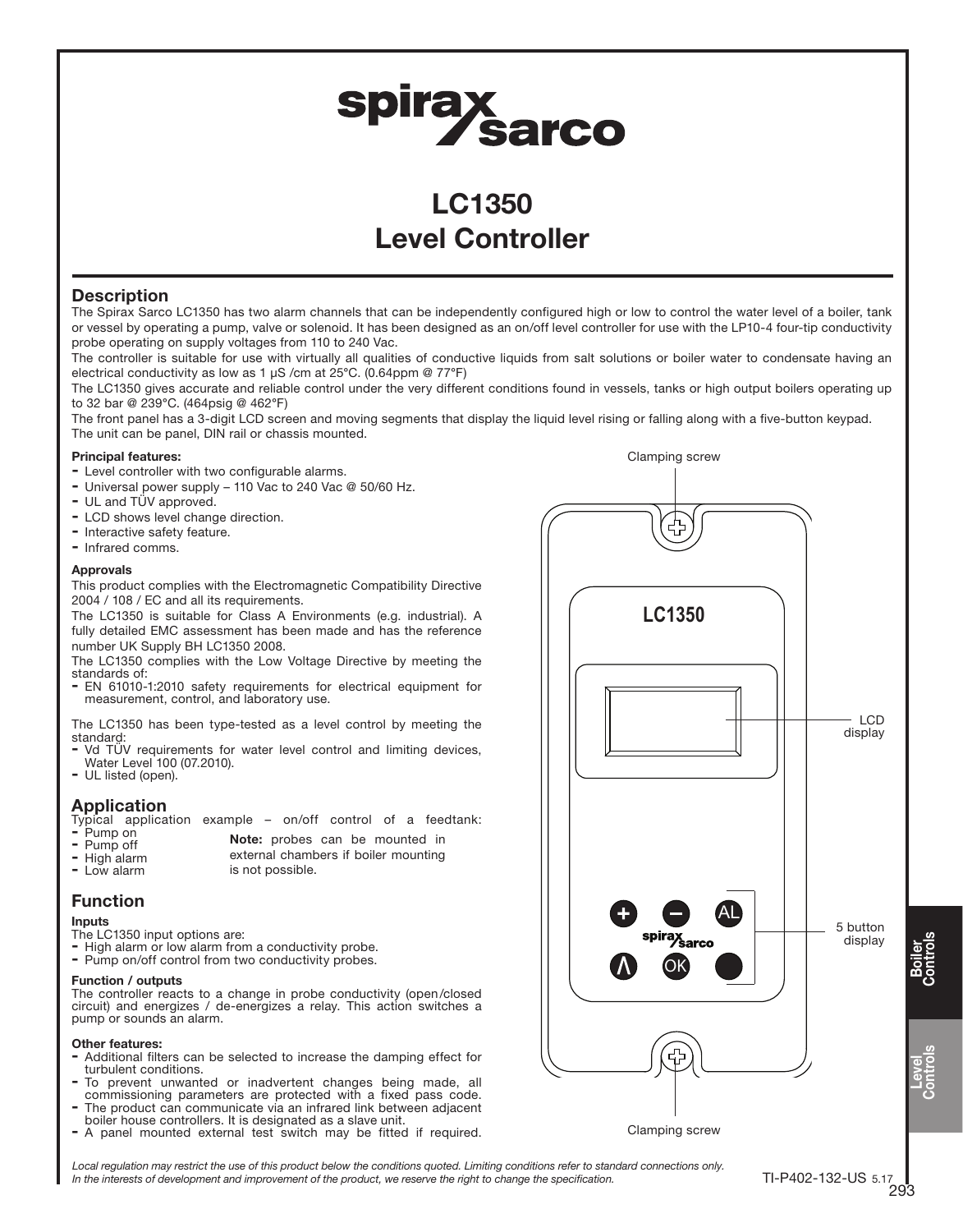# LC1350 Level Controller

## Technical data LC1350

| <b>Power supply</b>    | Mains voltage range                    | 110 Vac to 240 Vac at 50/60 Hz                                                                                                                                                             |
|------------------------|----------------------------------------|--------------------------------------------------------------------------------------------------------------------------------------------------------------------------------------------|
|                        | Power consumption                      | 7.5 W (maximum)                                                                                                                                                                            |
|                        | General                                | Indoor use only                                                                                                                                                                            |
|                        | Maximum altitude                       | 2 000 m (6 562 ft) above sea level                                                                                                                                                         |
|                        | Ambient temperature limits             | $0 - 55^{\circ}$ C (32-131°F)                                                                                                                                                              |
|                        | Maximum relative humidity              | 80% up to 31°C (88°F) decreasing linearly to 50% at 40°C (104°F)                                                                                                                           |
|                        | Overvoltage category                   | Ш                                                                                                                                                                                          |
|                        |                                        | 2 (as supplied)                                                                                                                                                                            |
|                        | Pollution degree                       | 3 (when installed in an enclosure) - Minimum of IP54 or<br>UL50 / NEMA Type 3, 3S, 4,4X, 6, 6P, or 13.                                                                                     |
| <b>Environmental</b>   | Enclosure rating<br>(front panel only) | NEMA type 4 hose down only (UL approval) and IP65<br>(verified by TRAC Global)                                                                                                             |
|                        | LVD (safety)                           | Electrical safety EN 61010-1, UL61010-1, 3rd Edition,<br>2012-05 CAN/CSA-C22.2 No. 61010-1, 3rd Edition, 2012-05                                                                           |
|                        | <b>EMC</b>                             | Immunity/Emissions<br>Suitable for heavy industrial locations                                                                                                                              |
|                        | Enclosure                              | Material<br>Polycarbonate                                                                                                                                                                  |
|                        | Front panel                            | Material<br>Silicone rubber, 60 shore.                                                                                                                                                     |
|                        | Solder                                 | Tin/lead (60/40%)                                                                                                                                                                          |
| <b>Mains and</b>       | Termination                            | Rising clamp plug-in terminal blocks with screw connectors.<br><b>Caution:</b> Use only the connectors supplied by Spirax Sarco Ltd.<br>Safety and Approvals may be compromised otherwise. |
| signal connector       | Cable size                             | 0.2 mm <sup>2</sup> (24 AWG) to 2.5 mm <sup>2</sup> (12 AWG).                                                                                                                              |
|                        | Stripping length                       | $5 - 6$ mm $(0.2")$                                                                                                                                                                        |
|                        | Type                                   | High temperature                                                                                                                                                                           |
| Level probe cable/wire | Shield type                            | Screened                                                                                                                                                                                   |
|                        | Number of cores                        | 5                                                                                                                                                                                          |
|                        | Gauge                                  | $1 - 1.5$ mm <sup>2</sup> (18 - 16 AWG)                                                                                                                                                    |
|                        | Maximum length                         | 100 m (328 ft)                                                                                                                                                                             |
| Input - Level probe    | Switching conductivity                 | Minimum conductivity 1 $\mu$ S/cm @ 25°C (K = 0.22 (220 K $\Omega$ ))<br>when used with a Spirax Sarco LP10-4 probe.                                                                       |
| (conductivity)         | <b>Drive</b>                           | $ac$ – pulsed                                                                                                                                                                              |
|                        | Contacts                               | 2 x single pole changeover relays (SPCO)                                                                                                                                                   |
| <b>Output relays</b>   | Voltage ratings (maximum)              | 250 Vac                                                                                                                                                                                    |
|                        | Resistive load                         | 3 amp @ 250 Vac                                                                                                                                                                            |
|                        | Inductive load                         | 1 amp @ 250 Vac                                                                                                                                                                            |
|                        | ac motor load                          | 1/4 HP (2.9 amp) @ 250 Vac                                                                                                                                                                 |
|                        |                                        | $\frac{1}{10}$ HP (3 amp) @ 120 Vac                                                                                                                                                        |
|                        | Pilot duty load                        | C300 (2.5 amp) - control circuit/coils                                                                                                                                                     |
|                        | Electrical life (operations)           | 3 x 10 <sup>5</sup> or greater depending on load                                                                                                                                           |
|                        | Mechanical life (operations)           | $30 \times 10^6$                                                                                                                                                                           |
| <b>Output infrared</b> | Physical layer                         | IrDA                                                                                                                                                                                       |
|                        | Baud                                   | 38400                                                                                                                                                                                      |
|                        | Range                                  | 10 cm $(4")$                                                                                                                                                                               |
|                        | Working angle                          | $15^{\circ}$                                                                                                                                                                               |
|                        | Eye safety information                 | Exempt from EN 60825-12: 2007 Safety of laser products -<br>does not exceed the accessible emission limits (AEL) of Class 1                                                                |

.